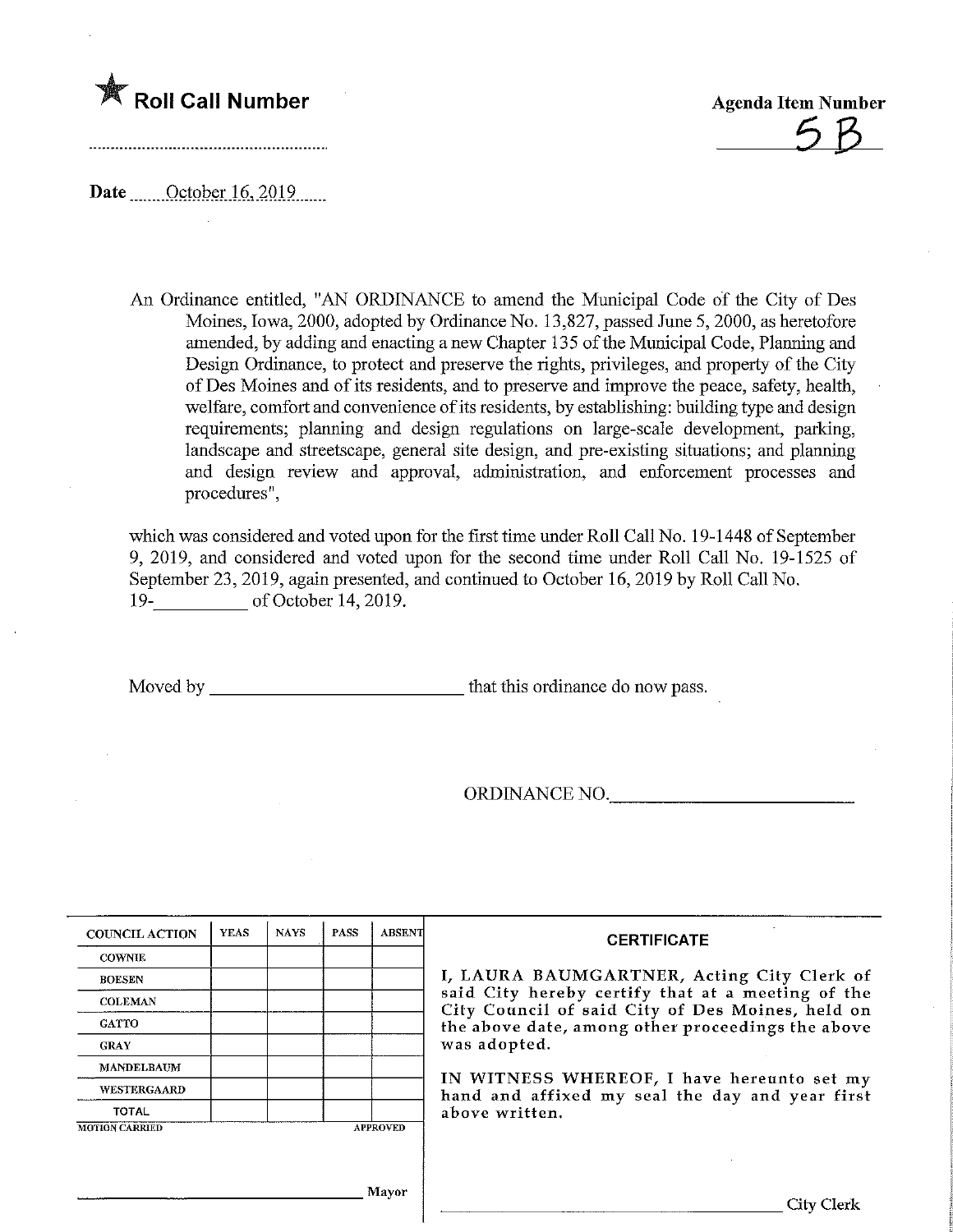| K Roll Call Number<br>19-1525 |
|-------------------------------|
|                               |

Agenda Item Number

Date September 23, 2019

An Ordmance entitled, "AN ORDINANCE to amend the Municipal Code of the City of Des Moines, Iowa, 2000, adopted by Ordinance No. 13,827, passed June 5,2000, as heretofore amended, by adding and enacting a new Chapter 135 of the Municipal Code, Planning and Design Qrdmaace, to protect and preserve the rights, privileges, and property of the City of Des Moines and of its residents, and to preserve and improve the peace, safety, health^ welfare, comfort and convenience of its residents, by establishing: building type and design requirements; plammig and design regulations on large-scale development, parking, landscape and streetscape, general site design, and pre-existing situations; and planning and design review and approval, administration, and enforcement processes and procedures",

which was considered and voted upon under Roll Call No. 19- $\frac{1448}{}$  of September 9, 2019; again presented.

Moved by considered and given second vote for passage. that this ordinance be

(Second of three required readings)

| <b>COUNCIL ACTION</b> | YEAS | NAYS | PASS | <b>ABSENT</b>   | <b>CERTIFICATE</b>                                                                                     |
|-----------------------|------|------|------|-----------------|--------------------------------------------------------------------------------------------------------|
| <b>COWNIE</b>         |      |      |      |                 |                                                                                                        |
| <b>BOESEN</b>         |      |      |      |                 | I, DIANE RAUH, City Clerk of said City hereby<br>certify that at a meeting of the City Council of said |
| <b>COLEMAN</b>        | مرو  |      |      |                 | City of Des Moines, held on the above date, among<br>other proceedings the above was adopted.          |
| GATTO                 |      |      |      |                 |                                                                                                        |
| <b>GRAY</b>           | سمرد |      |      |                 |                                                                                                        |
| <b>MANDELBAUM</b>     |      |      |      |                 | IN WITNESS WHEREOF, I have hereunto set my<br>hand and affixed my seal the day and year first          |
| WESTERCAARD           | سمرد |      |      |                 | above written.                                                                                         |
| <b>TOTAL</b>          |      |      |      |                 |                                                                                                        |
| <b>MOTION CARRIED</b> |      |      |      | <b>APPROVED</b> |                                                                                                        |
|                       |      |      |      |                 | City Clerk                                                                                             |

 $5B$